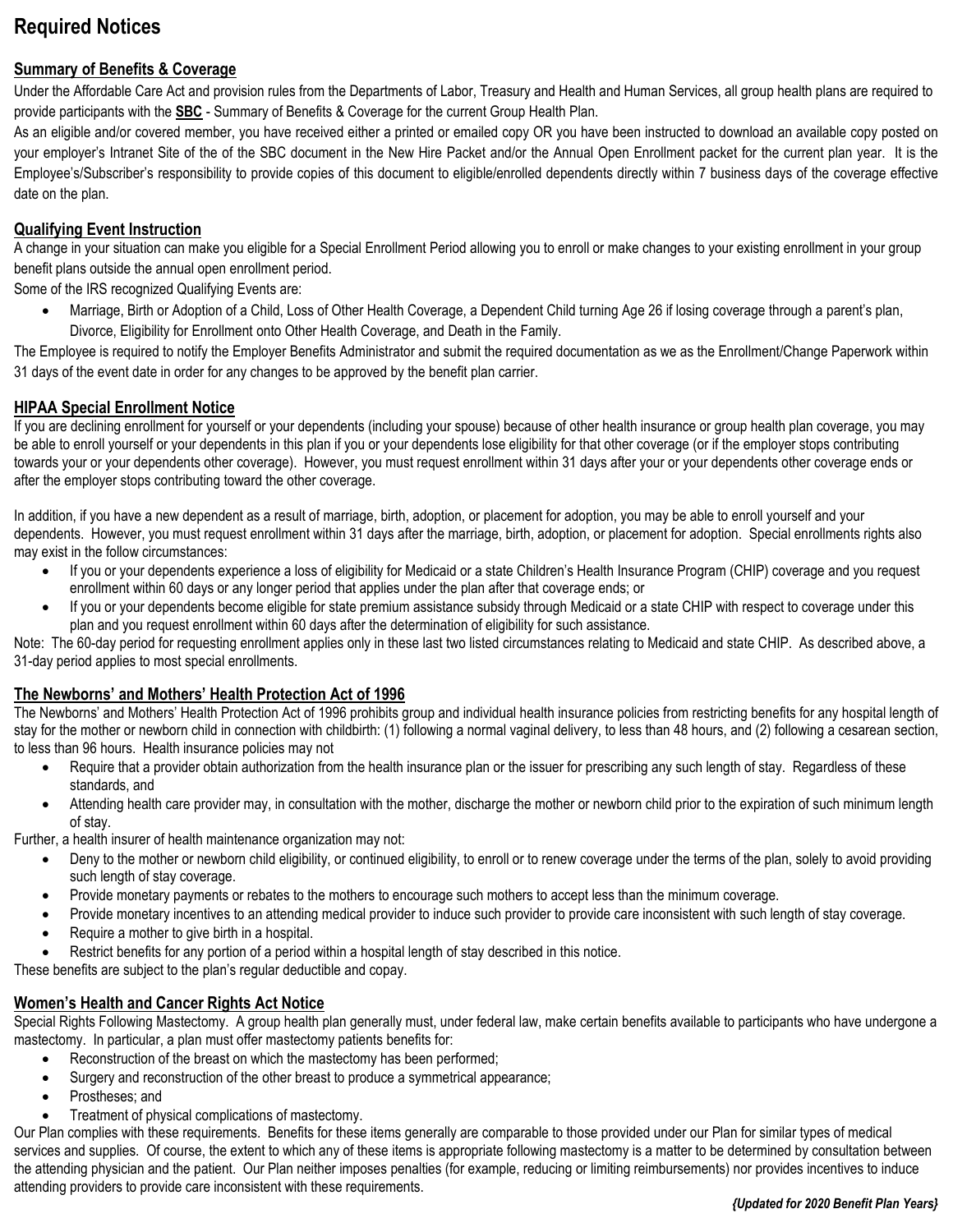# **Premium Assistance Under Medicaid and the Children's Health Insurance Program (CHIP)**

If you or your children are eligible for Medicaid or CHIP and you're eligible for health coverage from your employer, your state may have a premium assistance program that can help pay for coverage, using funds from their Medicaid or CHIP programs. If you or your children aren't eligible for Medicaid or CHIP, you won't be eligible for these premium assistance programs but you may be able to buy individual insurance coverage through the Health Insurance Marketplace. For more information, visit **[www.healthcare.gov](http://www.healthcare.gov/)**

If you or your dependents are already enrolled in Medicaid or CHIP and you live in a State listed below, contact your State Medicaid or CHIP office to find out if premium assistance is available.

If you or your dependents are NOT currently enrolled in Medicaid or CHIP, and you think you or any of your dependents might be eligible for either of these programs, contact your State Medicaid or CHIP office or dial **1-877- KIDS NOW** or **[www.insurekidsnow.gov](http://www.insurekidsnow.gov/)** to find out how to apply. If you qualify, ask your state if it has a program that might help you pay the premiums for an employer-sponsored plan.

If you or your dependents are eligible for premium assistance under Medicaid or CHIP, as well as eligible under your employer plan, your employer must allow you to enroll in your employer plan if you aren't already enrolled. This is called a "special enrollment" opportunity, and **you must request coverage within 60 days of being determined eligible for premium assistance**. If you have questions about enrolling in your employer plan, contact the Department of Labor at **[www.askebsa.dol.gov](http://www.askebsa.dol.gov/)** or call **1-866-444-EBSA (3272)**.

**If you live in one of the following states, you may be eligible for assistance paying your employer health plan premiums. The following list of states is current as of January 31, 2020. Contact your State for more information on eligibility –** 

| <b>ALABAMA - Medicaid</b>                                                        | <b>COLORADO - Health First Colorado</b><br>(Colorado's Medicaid Program) & Child<br><b>Health Plan Plus (CHP+)</b> |
|----------------------------------------------------------------------------------|--------------------------------------------------------------------------------------------------------------------|
| Website: http://myalhipp.com/<br>Phone: 1-855-692-5447                           | Health First Colorado Website:                                                                                     |
|                                                                                  | https://www.healthfirstcolorado.com/<br>Health First Colorado Member Contact Center:                               |
|                                                                                  | 1-800-221-3943/ State Relay 711                                                                                    |
|                                                                                  | CHP+: https://www.colorado.gov/pacific/hcpf/child-                                                                 |
|                                                                                  | health-plan-plus                                                                                                   |
|                                                                                  | CHP+ Customer Service: 1-800-359-1991/ State Relay<br>711                                                          |
|                                                                                  |                                                                                                                    |
| <b>ALASKA - Medicaid</b>                                                         | <b>FLORIDA - Medicaid</b>                                                                                          |
| The AK Health Insurance Premium Payment Program<br>Website: http://myakhipp.com/ | Website: http://flmedicaidtplrecovery.com/hipp/<br>Phone: 1-877-357-3268                                           |
| Phone: 1-866-251-4861                                                            |                                                                                                                    |
| Email: CustomerService@MyAKHIPP.com                                              |                                                                                                                    |
| Medicaid Eligibility:                                                            |                                                                                                                    |
| http://dhss.alaska.gov/dpa/Pages/medicaid/default.aspx                           |                                                                                                                    |
| <b>ARKANSAS - Medicaid</b>                                                       | <b>GEORGIA - Medicaid</b>                                                                                          |
| Website: http://myarhipp.com/                                                    | Website: https://medicaid.georgia.gov/health-insurance-                                                            |
| Phone: 1-855-MyARHIPP (855-692-7447)                                             | premium-payment-program-hipp                                                                                       |
|                                                                                  | Phone: 678-564-1162 ext 2131                                                                                       |
| <b>CALIFORNIA - Medicaid</b>                                                     | <b>INDIANA</b> – Medicaid                                                                                          |
| Website:                                                                         | Healthy Indiana Plan for low-income adults 19-64                                                                   |
| https://www.dhcs.ca.gov/services/Pages/TPLRD CAU co                              | Website: http://www.in.gov/fssa/hip/                                                                               |
| nt.aspx<br>Phone: 1-800-541-5555                                                 | Phone: 1-877-438-4479<br>All other Medicaid                                                                        |
|                                                                                  | Website: http://www.indianamedicaid.com                                                                            |
|                                                                                  | Phone 1-800-403-0864                                                                                               |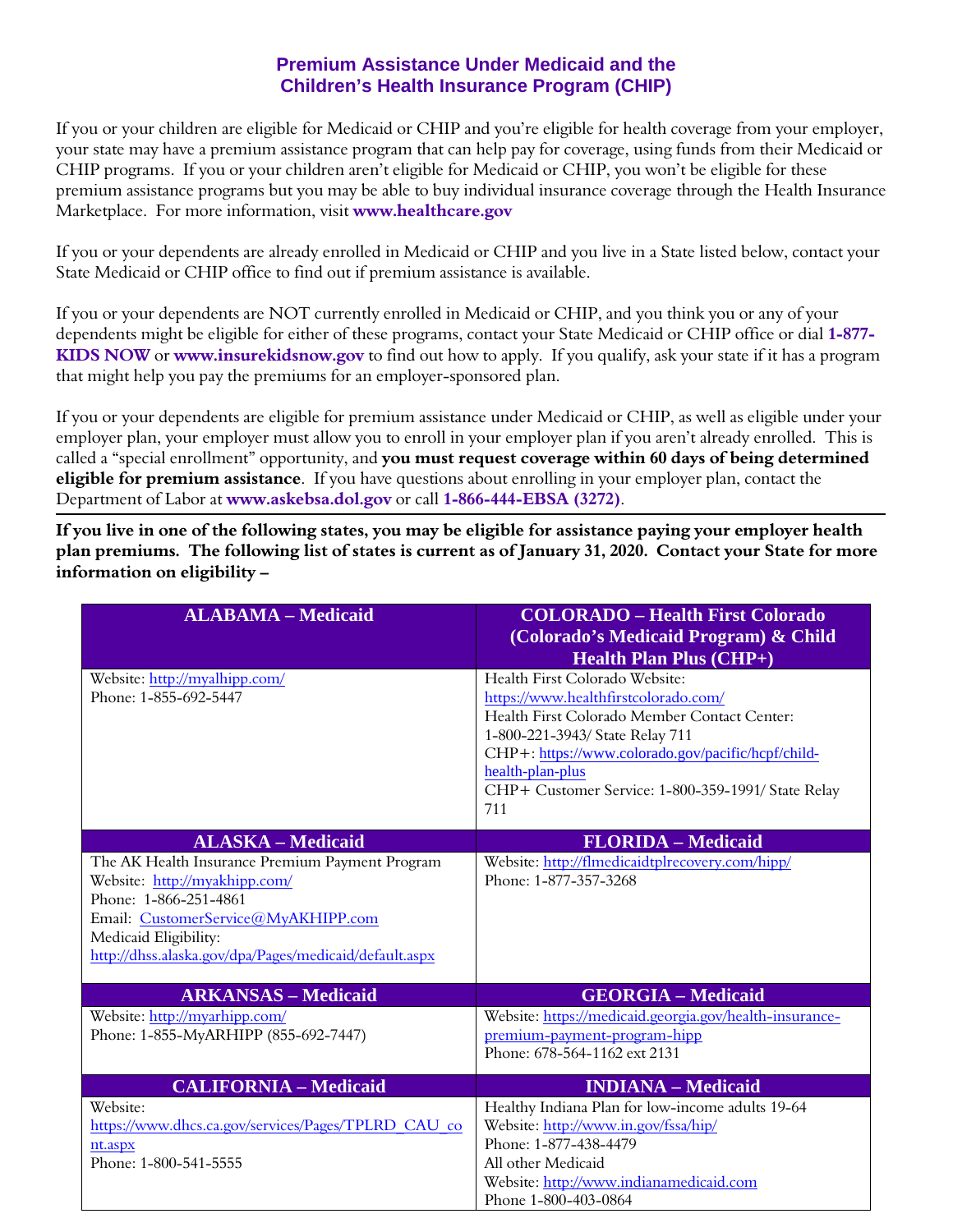| <b>IOWA</b> – Medicaid and CHIP (Hawki)                                                                                                                                                                                                                      | <b>NEBRASKA - Medicaid</b>                                                                                                                                                                                  |
|--------------------------------------------------------------------------------------------------------------------------------------------------------------------------------------------------------------------------------------------------------------|-------------------------------------------------------------------------------------------------------------------------------------------------------------------------------------------------------------|
| Medicaid Website:<br>https://dhs.iowa.gov/ime/members<br>Medicaid Phone: 1-800-338-8366<br>Hawki Website:<br>http://dhs.iowa.gov/Hawki                                                                                                                       | Website: http://www.ACCESSNebraska.ne.gov<br>Phone: 1-855-632-7633<br>Lincoln: 402-473-7000<br>Omaha: 402-595-1178                                                                                          |
| Hawki Phone: 1-800-257-8563                                                                                                                                                                                                                                  |                                                                                                                                                                                                             |
| <b>KANSAS - Medicaid</b>                                                                                                                                                                                                                                     | <b>NEVADA - Medicaid</b>                                                                                                                                                                                    |
| Website: http://www.kdheks.gov/hcf/default.htm<br>Phone: 1-800-792-4884                                                                                                                                                                                      | Medicaid Website: http://dhcfp.nv.gov<br>Medicaid Phone: 1-800-992-0900                                                                                                                                     |
| <b>KENTUCKY - Medicaid</b>                                                                                                                                                                                                                                   | <b>NEW HAMPSHIRE - Medicaid</b>                                                                                                                                                                             |
| Kentucky Integrated Health Insurance Premium Payment<br>Program (KI-HIPP) Website:<br>https://chfs.ky.gov/agencies/dms/member/Pages/kihipp.aspx<br>Phone: 1-855-459-6328<br>Email: KIHIPP.PROGRAM@ky.gov                                                     | Website: https://www.dhhs.nh.gov/oii/hipp.htm<br>Phone: 603-271-5218<br>Toll free number for the HIPP program: 1-800-852-3345,<br>ext 5218                                                                  |
| <b>KCHIP</b> Website:<br>https://kidshealth.ky.gov/Pages/index.aspx<br>Phone: 1-877-524-4718                                                                                                                                                                 |                                                                                                                                                                                                             |
| Kentucky Medicaid Website: https://chfs.ky.gov                                                                                                                                                                                                               |                                                                                                                                                                                                             |
| <b>LOUISIANA - Medicaid</b>                                                                                                                                                                                                                                  | <b>NEW JERSEY - Medicaid and CHIP</b>                                                                                                                                                                       |
| Website: www.medicaid.la.gov or www.ldh.la.gov/lahipp<br>Phone: 1-888-342-6207 (Medicaid hotline) or 1-855-618-<br>5488 (LaHIPP)                                                                                                                             | Medicaid Website:<br>http://www.state.nj.us/humanservices/<br>dmahs/clients/medicaid/<br>Medicaid Phone: 609-631-2392<br>CHIP Website: http://www.njfamilycare.org/index.html<br>CHIP Phone: 1-800-701-0710 |
| <b>MAINE - Medicaid</b><br>Website: http://www.maine.gov/dhhs/ofi/public-<br>assistance/index.html<br>Phone: 1-800-442-6003<br>TTY: Maine relay 711                                                                                                          | <b>NEW YORK - Medicaid</b><br>Website: https://www.health.ny.gov/health_care/medicaid/<br>Phone: 1-800-541-2831                                                                                             |
| <b>MASSACHUSETTS - Medicaid and CHIP</b>                                                                                                                                                                                                                     | <b>NORTH CAROLINA - Medicaid</b>                                                                                                                                                                            |
| Website:<br>http://www.mass.gov/eohhs/gov/departments/masshealth/<br>Phone: 1-800-862-4840                                                                                                                                                                   | Website: https://medicaid.ncdhhs.gov/<br>Phone: 919-855-4100                                                                                                                                                |
| <b>MINNESOTA - Medicaid</b>                                                                                                                                                                                                                                  | <b>NORTH DAKOTA - Medicaid</b>                                                                                                                                                                              |
| Website:<br>https://mn.gov/dhs/people-we-serve/children-and-<br>families/health-care/health-care-programs/programs-and-<br>services/medical-assistance.jsp [Under ELIGIBILITY tab,<br>see "what if I have other health insurance?"]<br>Phone: 1-800-657-3739 | Website:<br>http://www.nd.gov/dhs/services/medicalserv/medicaid/<br>Phone: 1-844-854-4825                                                                                                                   |
| <b>MISSOURI - Medicaid</b>                                                                                                                                                                                                                                   | <b>OKLAHOMA - Medicaid and CHIP</b>                                                                                                                                                                         |
| Website:<br>http://www.dss.mo.gov/mhd/participants/pages/hipp.htm<br>Phone: 573-751-2005                                                                                                                                                                     | Website: http://www.insureoklahoma.org<br>Phone: 1-888-365-3742                                                                                                                                             |
| <b>MONTANA - Medicaid</b>                                                                                                                                                                                                                                    | <b>OREGON</b> - Medicaid                                                                                                                                                                                    |
| Website:<br>http://dphhs.mt.gov/MontanaHealthcarePrograms/HIPP<br>Phone: 1-800-694-3084                                                                                                                                                                      | Website: http://healthcare.oregon.gov/Pages/index.aspx<br>http://www.oregonhealthcare.gov/index-es.html<br>Phone: 1-800-699-9075                                                                            |